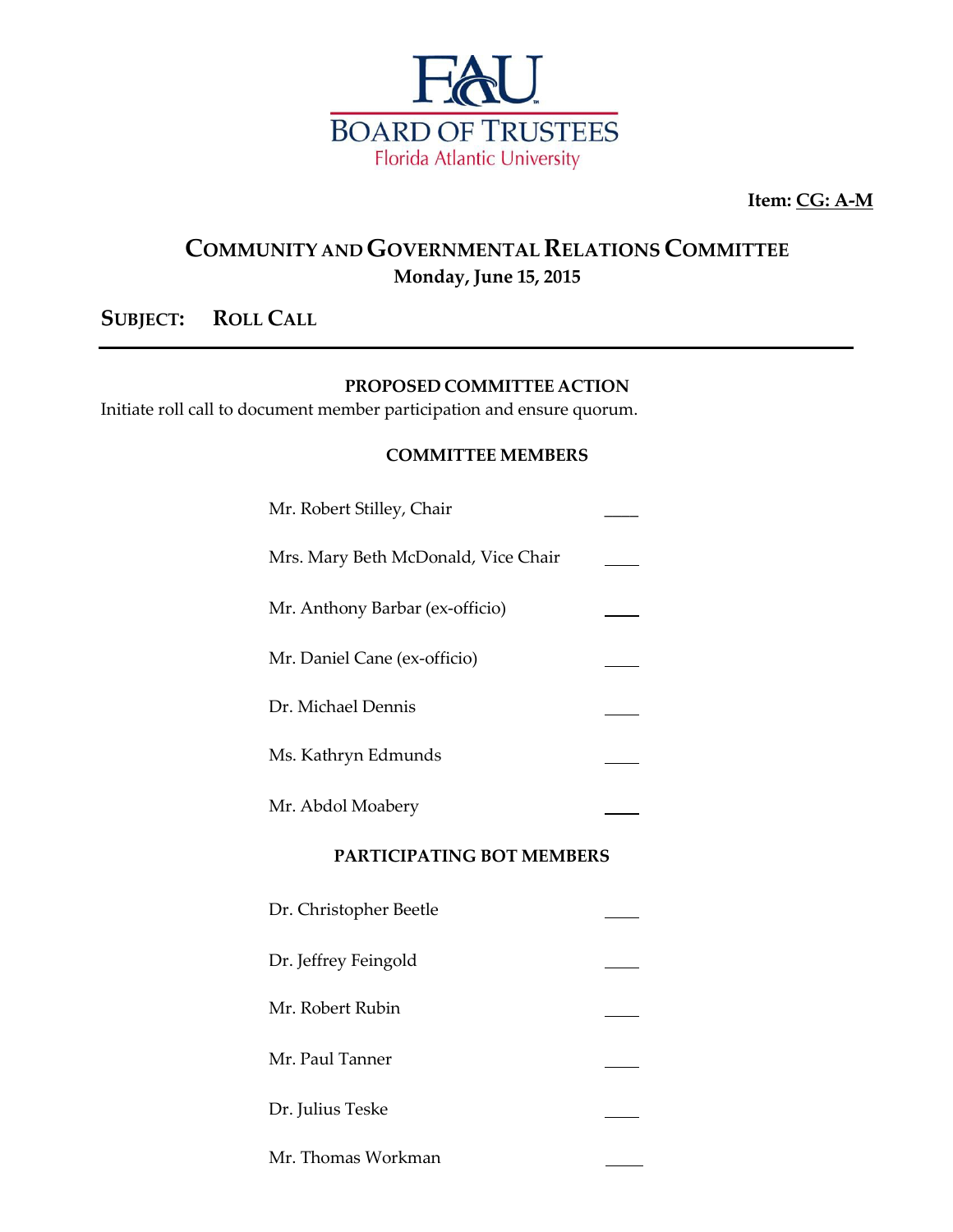

# **COMMUNITY AND GOVERNMENTAL RELATIONS COMMITTEE**

## **Meeting Minutes of April 21, 2015**

### **SP: A-M Roll Call:**

Trustee Robert Stilley, Committee Chair called the meeting to order and initiated the roll call. In addition to Trustee Stilley, the following committee members were present: Trustee Mary Beth McDonald; Trustee Anthony Barbar (ex-officio) and Trustee Michael Dennis.

Other Trustees attending the meeting included: Trustee Ronald Nyhan; Trustee Paul Tanner; Trustee Robert Rubin; Trustee Julius Teske and Trustee Thomas Workman.

A quorum was present and the committee was called to order.

The following university officials participated: Dr. John Kelly, University President; Ms. Stacy Volnick, Vice President, Administrative Affairs & Chief Administrative Officer and Interim Vice President of Institutional Advancement; Mr. David Kian, Vice President, Legal Affairs and General Counsel and Mr. Ryan Britton, Director of State Relations.

Trustee Stilley mentioned that as far as the Chair's comments we are working on putting together a meeting so that we can do a workshop. David, Stacy and I have talked numerous times about it and hope to have some more information available at our next meeting. The only thing on the agenda today is the Legislative Update.

Trustee Stilley invited VP Volnick to approach the podium to give the update.

#### CG: I-1 Legislative Update:

VP Volnick thanked The Board for their time and for allowing her to move this agenda item to be the first thing presented. Ryan Britton is on the phone; he is currently in Tallahassee where he needs to be representing us and will give us the Legislative Update.

VP Volnick invited Ryan Britton, Director of State Relations to begin with the update via telephone.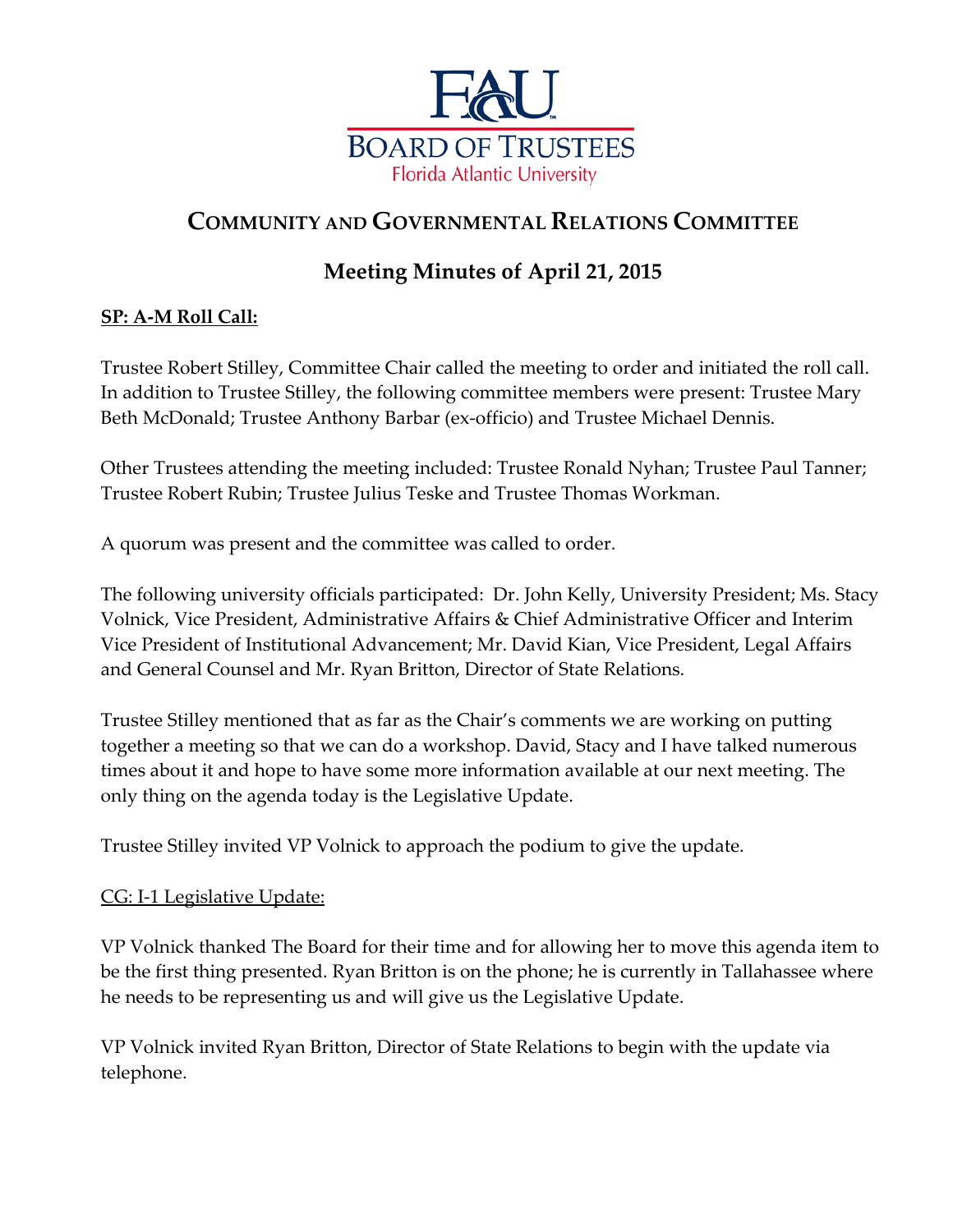I apologize for not being there in person, I am in Tallahassee as the legislature is trying to finish up all of their budget negotiations and policy work before the May  $1<sup>st</sup>$  deadline. I will give you a quick update on the budget negotiations, where they stand and then a couple of policy pieces that could impact FAU and the larger SUS University community. I'm happy to take any questions so please feel free to interrupt me.

Right now the biggest difference between the House and Senate is healthcare funding. I'm sure everyone is aware that the House and the Senate are very far apart, they've proposed budgets that are over \$4 billion dollars different and the main difference is the way Medicaid expansion and Low Income Pool healthcare funding are being handled. The Senate has proposed a plan to address both Medicaid expansion and Low Income healthcare funding but the House only wants to address Low Income healthcare funding; they do not favor Medicaid expansion. Because of that the entire budget negotiation process has come to a halt and both sides are waiting for the other to make a move. House members are in a meeting as we speak discussing the way forward and the Senate is in the appropriations committee right now talking about what their plan is going to be. The last piece of this puzzle is that Governor Scott has asked the Federal Government to address Low Income Pool healthcare funding or if not has threatened to sue the Federal Government for their lack of dealing with this issue.

All of this is kind of a waiting game as we are waiting for the Federal Government to give a response. What complicated this even more is that last week the Federal Government indicated that the two issues are tied together. Low Income Pool healthcare and Medicaid expansion would be tied together and would have to be dealt with as one issue. Until this is resolved none of the other budget issues will be addressed. There a number of other budgetary issues; the Governor has a number of proposed tax cuts, the highest K-12 funding in the state's history has been proposed and Amendment 1 which is Land Conservation and Water Management is something that is waiting. All of these other issues are on hold until the healthcare compromise can be reached. If the Federal Government gives an answer and a dollar figure, budget negotiations could move forward, if they do not the Legislature could be pushed into a special session or an extended session.

One of the SUS budget issues is Performance Funding. The House and Senate have proposed two different types of performance funding. The House has a \$200 million performance funding pot; that's \$100 million in new funds and \$100 million in base funding contributions. Obviously our improved score and our current standing as the BOG has given the points would allow us to keep our base funding secure and access those new funds. The Senate has proposed a \$400 million performance funding pot; that would be \$100 million in new funds, \$100 million of reallocated funds from last year's performance funding pot and \$200 million in base funding contributions. Again the base contribution part would be secure because of our score but they would reallocate last year's money and put in another \$100 million of new funds.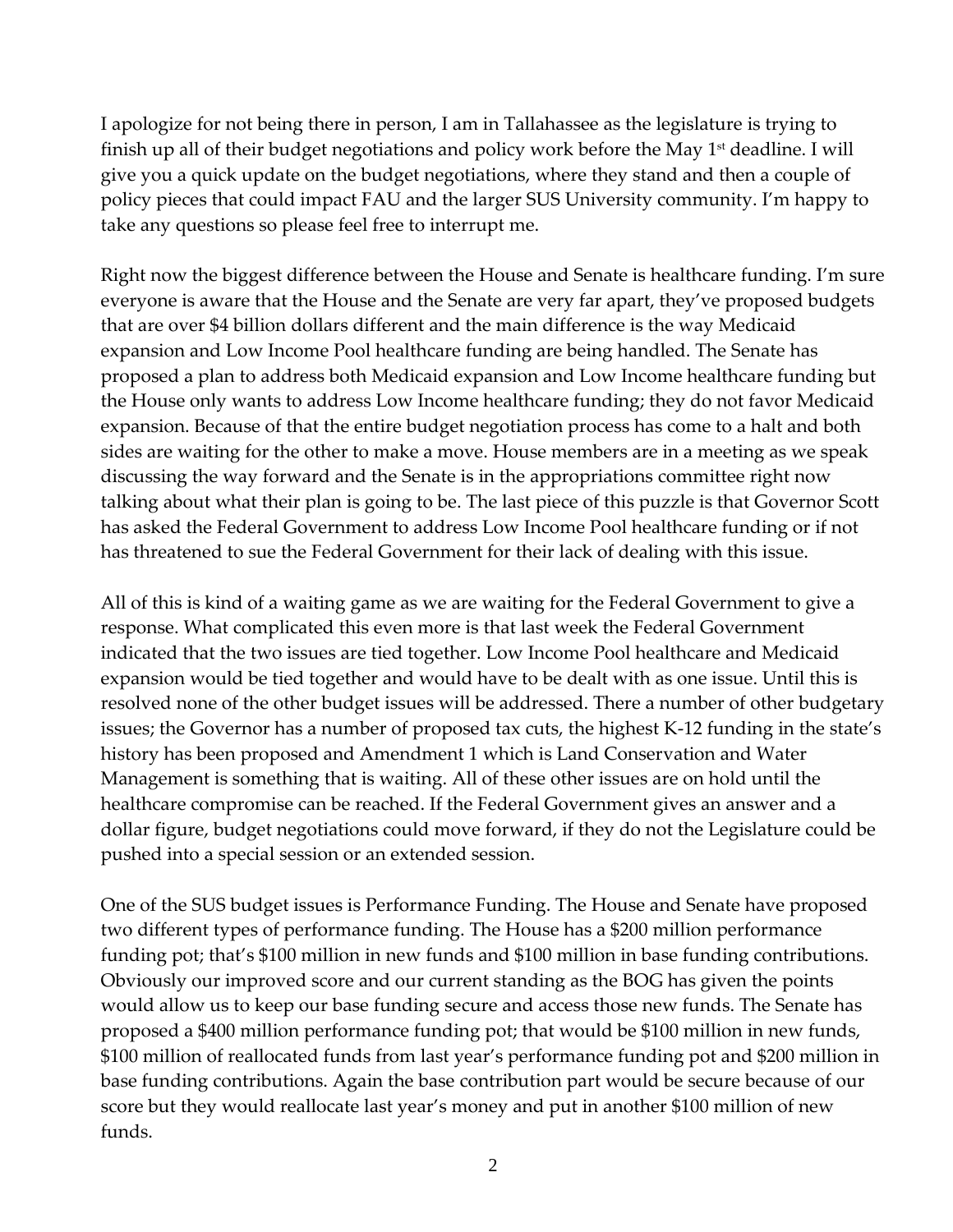Last but not least the number of specific items that are FAU specific are included in the budget but again are not moving until these larger issues are addressed. We've received funding in the House or Senate proposals on a number of issues including our new collaboration with Scripps and Max Planck, FAU's TechRunway Program and our CARD Center; all of that remains up in the air until final budget negotiations are completed.

There are a couple of policy issues I'd like to touch on briefly and the biggest ones are some of the Governors initiatives going into this Legislative Session. The Governor continues to maintain a strong emphasis on access and affordability to higher education. As a result of that on the House or Senate side there are initiatives to remove the tax on textbooks, to cap graduate school tuition rate, to mandate how institutions adopt and how long they keep textbooks and when they post information about textbook cost and affordability in relation to registration. So a number of those issues are up in the air in terms of how we're going to finally resolve them and will again probably be a conference issue that would have to be debated between the two sides.

They will be expanding in-state tuition rates for Veteran's dependents. I'm sure a number of you are aware that last year a bill passed that expanded in-state tuition rates for Veterans, this year there is a measure moving on both sides that would allow the benefit to be extended to dependents; spouses and children of Veterans or active Military Personnel. That seems to be moving and has a good amount of support.

Also, there will be a couple changes to the Bright Futures Scholarship Program. The Bright Futures Program right now states that if you don't accept your award within the first year of graduating high school you lose it, however students who participate in a service activity that may last over a year or a religious experience that last over a year just after high school would not have access to the award. This was seen as a problem and they are introducing legislation to adjust that meaning that if you can prove that you have participated in one of these activities you would be able to postpone the acceptance of your award until you've finished your participation. The other thing that they are addressing is what counts as a service component of the Bright Futures award. Right now you're required to participate in some type of service activity and accumulate a certain number of hours before you accept that award. There's legislation moving that also has seen a good amount of support that would change the definition of what counts towards service to include business internships, potentially working for a public official or on a political campaign and those would still be uncompensated experiences but they could count towards the service.

Dual Enrollment is continuing to be addressed and we obviously are impacted greatly because we have a large number of dual enrollment students on our campus and through FAU High.